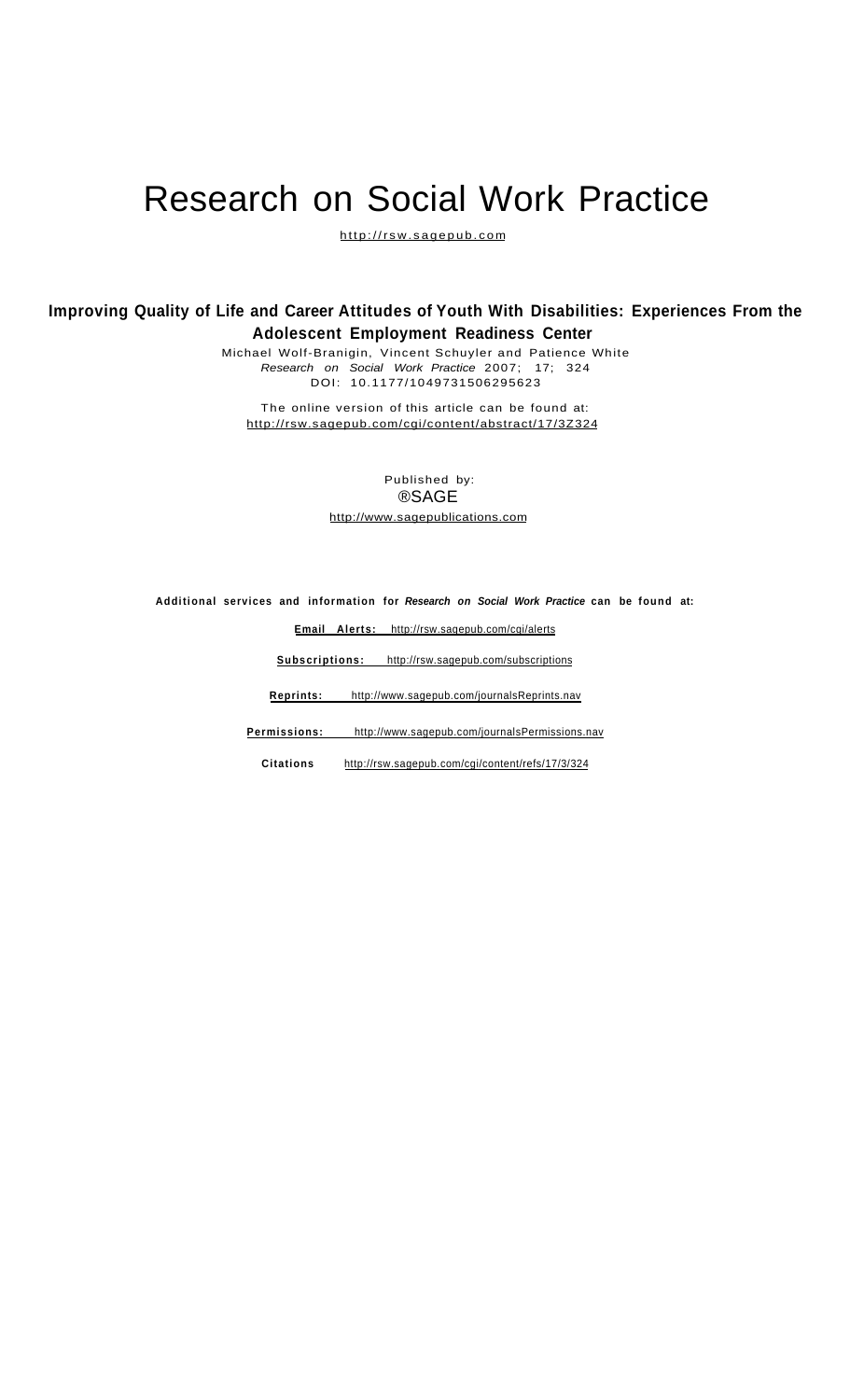# **Improving Quality of Life and Career Attitudes of Youth With Disabilities: Experiences From the Adolescent Employment Readiness Center**

# **Michael Wolf-Branigin**

*George Mason University, Arlington, Virginia* 

# **Vincent Schuyler**

*Children's National Medical Center, Washington, DC* 

# **Patience White**

*The Arthritis Foundation, Washington, DC* 

*Improving quality of life is the primary focus as adolescents with disabilities enter adulthood. They increasingly, however, encounter difficulties transitioning into domains such as employment as these services occur near the end of their high school experience. Using an ecosystems model within a developmental approach, the program sought to improve the likelihood that adolescents will find and maintain meaningful employment as adults. The authors measured physical health, psychosocial functioning, and attitude toward employment of adolescents participating in the program during a 2-year period. Physical health, school functioning, and total functioning improved dur*ing the 2 years. Career attitudes were above the norms in earlier grades but fell in later grades. This suggests the *need for early and continued intervention.* 

**Keywords:** *disability; quality of life; adolescence; ecosystems; complex systems; career attitudes* 

Adolescents with disabilities traditionally have poor outcomes when seeking employment and encounter frequent barriers when striving toward adulthood independence (Palmer & Boisen, 2002). These adolescents often follow atypical developmental sequences when compared to their peers without a disability (Hartman, DePoy, Francis, & Gilmer, 2000). This critical transition, while affecting several life domains such as housing, health, and social status (Blacher, 2001), also focuses on developing individual characteristics (Arnett, 2000). Other areas such as health care may require high levels of coordination to ensure survival into adulthood (Lewis-Gary, 2001). These adolescents further encounter difficulties when transitioning into complex systems that include employment and housing domains. Similar to their peers without a disability, they approach this transition of an emerging adulthood by incrementally assuming greater decision-making responsibilities, becoming financially independent, and accepting responsibility of self (Arnett, 2001).

Transition services, if provided to adolescents with disabilities, occur typically near the end of their high school experience (Hagner, Cheney, & Malloy, 1999). This article proposes a program model, describes this promising practice, and provides findings following 2 years of participant enrollment. The roles of providing vocational training and independent living skills to support adolescent transition into adulthood are well recognized. To further support their entry to adulthood, adolescents benefit by having access to supports across several life domains (Clark, Deschenes, & Jones, 2000) and having access to transition services as early as 13 years of age (Betz, 1998; White, 1997). Lack of concise and early direction on transitioning into adulthood further compounds the issue (Bresford, 2004).

Although quality of life measures have typically been used to quantify functioning of categorical diseases such as cystic fibrosis and diabetes (Palmer & Boisen, 2002; Varni et al., 2003), they also provide useful constructs for evaluating improvements in children and adolescents with disabilities (Rajmil et al., 2004; Zekovic & Renwick, 2003).

**Authors' Note:** Correspondence concerning this article should be addressed to Michael Wolf-Branigin, George Mason University Social Work Department, 3330 Washington Blvd., Suite 150, MS 1F7, Arlington, VA 22201; e-mail: [mwolfbra@gmu.edu.](mailto:mwolfbra@gmu.edu)

Research on Social Work Practice, Vol. 17 No. 3, May 2007 324-333 DOI: 10.1177/1049731506295623 © 2007 Sage Publications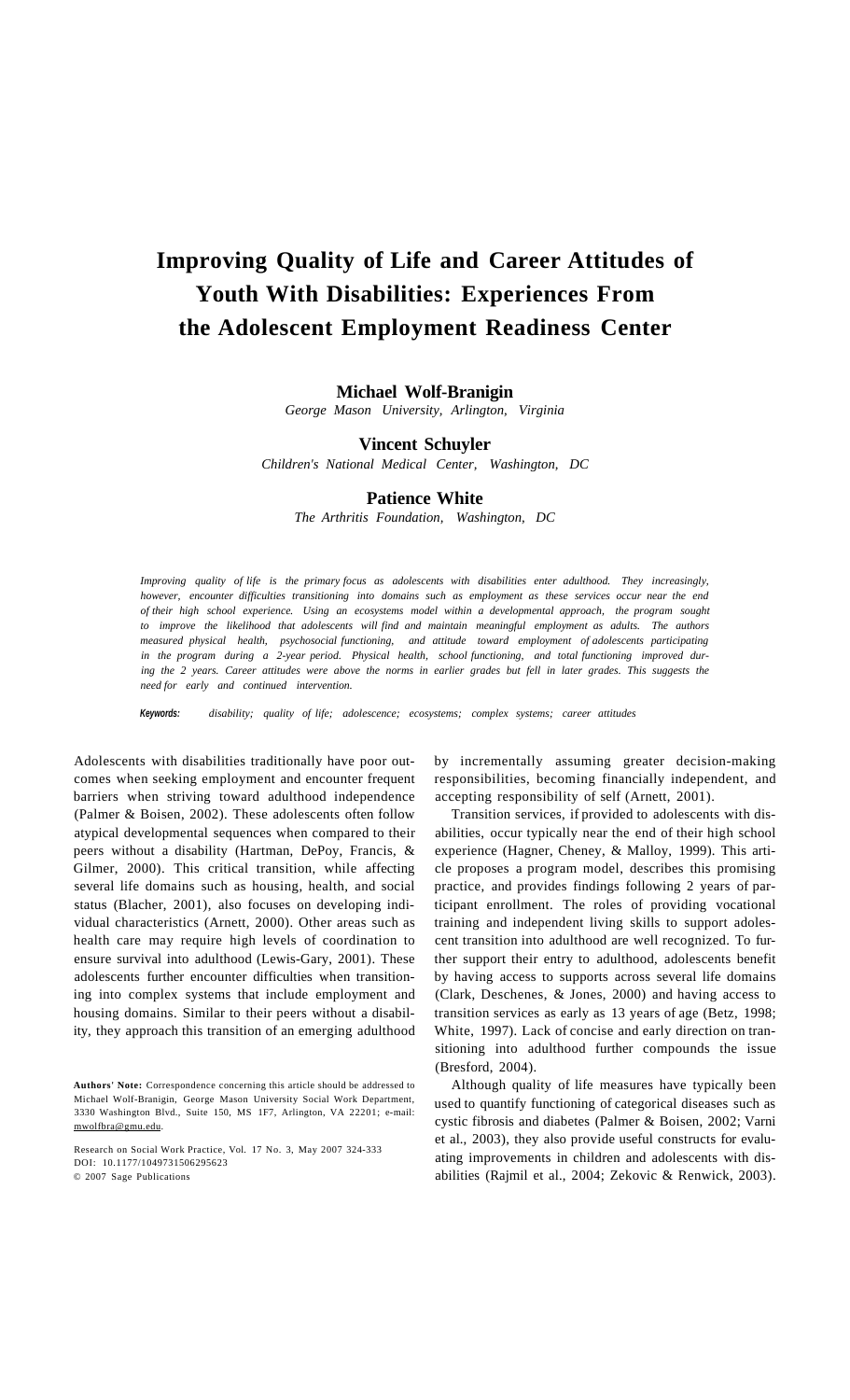Although interventions designed to improve quality of life for adolescents with disabilities have not consistently demonstrated improvements in physical health, the same interventions have shown to positively affect success related to family and social interactions (Sawyer et al., 2004). The financial benefits of addressing health and quality of life issues of children and adults with disabilities at an early stage have long been recognized (Batavia, DeJong, Halstead, & Smith, 1988). Growing evidence suggests that adolescents with severe mental health issues also have difficulty accessing services as they enter into adulthood (Davis & Sondheimer, 2005). Most notable are the problems occurring when adolescent and adult populations have differential services (Adams, Nolte, & Schalansky, 2000; Davis & Vander Stoep, 1996).

The Adolescent Employment Readiness Center (AERC) in the District of Columbia focuses its services by supporting the youths during their early adolescence to improve the quality of life and employment readiness outcomes of these adolescents with disabilities. Program advocates created the Opening Doors to the Future for Adolescents with Special Health Needs project within the AERC. The project, funded by the Social Security Administration, sought to improve outcomes by increasing the likelihood that adolescents with disabilities will find and maintain meaningful employment as adults. The program's planners addressed employment readiness, transition, and quality of life issues by designing an intervention using an ecosystems approach (Bronfenbrenner, 1994). This approach builds on social work's person-inenvironment theoretical approach and believes that people have reciprocal interdependencies with other individuals and their environment (Germain & Gitterman, 1980). These interventions seek to improve community inclusion (Germain, 1978).

Progress in these areas is encouraging, as suggested by evidence that adolescents with learning disabilities or mild mental retardation completing an inclusionary high school have higher rates of employment and earned income when compared to similar students not attending an inclusive high school (Luftig & Muthert, 2005). Inclusionary schools are where students, regardless of the severity of their disability, receive the resources needed for an individualized education in typical age-appropriate classrooms. Approximately 10% to 20% of the participating adolescents planned to attend postsecondary education. These participants were enrolled in the College Bound service provided under the intervention.

Developing a positive attitude toward employment provides a vital link to work readiness. Because younger adolescents can begin employment at age 14 (e.g., babysitting, paper routes), an essential element of developing a positive career attitude in adolescents with disabilities is to have these youth on an age-appropriate trajectory as their peers without disabilities. The intervention components sought to build resilience in the participating adolescents. Resilience in this instance was addressed using a strength-based perspective to prepare adolescents who may face severe difficulties as they reach adulthood with the requisite ability to recover and cope with stress (Boyle, Hull, Mather, Smith, & Farley, 2006; Garmezy, 1991). Life areas such as needing family support, readiness for employment, having a disability, and getting exposure to substance abusing behaviors are a few potential stressors that these adolescents encounter and must address as they move through the later years of adolescence.

This proposed intervention used a complex systems paradigm whereby the participating adolescents were operating in a dynamic system that used feedback for both coordinating and planning functions (Kaufmann, 1995; Warren, Franklin, & Streeter, 1998). The ability to function in such complex systems—where multiple transition concerns such as employment, postsecondary education, health, and housing domains are addressed (Hudson, 2000)—presents a promising framework for viewing the various treatment paths that the adolescents chose as they moved through the intervention. To evaluate the progress made by the participating adolescents toward improved quality of life and employment attitude, we developed the following two research hypotheses:

*Hypothesis 1:* Youth who participate will demonstrate significant improvement in their quality of life and attitude toward work.

*Hypothesis 2:* Younger adolescents at time of enrollment (age 14 years or younger) who remain active in the program for 2 years will demonstrate more improvement than will older adolescents (age 15 years or older) who remain active.

To test these hypotheses, we used a developmental program model based on an ecosystems approach (Figure 1). The approach relies on the importance of interactions with micro systems, or settings in which the adolescent lives (Bronfenbrenner, 1994), and stresses the importance of interpersonal learning environments (Vygotsky, 1978). To ensure consistency of priorities of the adolescents and staff, program activities were consumer intensive (Wolf-Branigin & LeRoy, 2004).

#### **METHOD**

During a 2-year period, we obtained measures at intake, at the end of 1 year of program participation, and following 2 years of program participation. Using the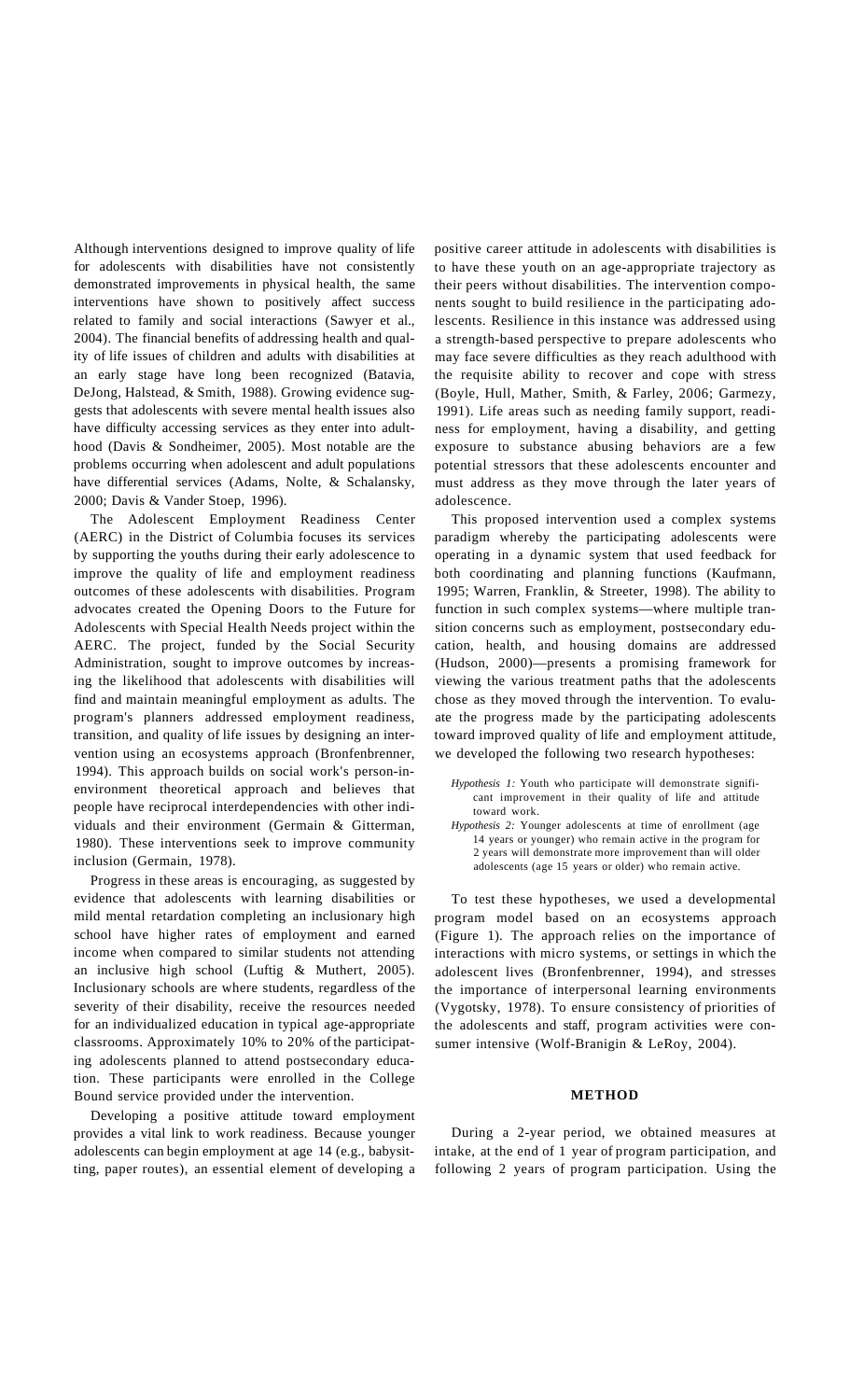Group Intervention Descriptions

| Intervention                                  | Description                                                                                                                                                                                                                                                                                                                                                        |
|-----------------------------------------------|--------------------------------------------------------------------------------------------------------------------------------------------------------------------------------------------------------------------------------------------------------------------------------------------------------------------------------------------------------------------|
| After School<br>Activities                    | Promotes healthy development and wellness. Meets twice weekly<br>and clusters around five foundations: mental health, health<br>promotion, academic achievement, arts and culture, and social<br>development.                                                                                                                                                      |
| Job Boot Camp                                 | Provides work orientation and introductory skill training in an<br>intensive 2-day program designed to prepare youth and their<br>parents/caregivers for summer employment, training programs, and<br>long-term career and employment goals.                                                                                                                       |
| Summer<br>Employment<br>Preparation<br>(STEP) | Targets younger adolescents with limited skills and exposure by<br>encouraging volunteering and work experiences. Activities include<br>video taping practice interviews, listening to guest speakers,<br>grooming, dressing appropriately, developing resumes, and<br>completing job applications.                                                                |
| Project College/<br>Career Bound              | Focuses on transition to career and future education. Increases<br>career development by developing self-advocacy skills and<br>promoting student choice. Includes a six-week "Summer Institute"<br>of work experience and classroom activities.                                                                                                                   |
| Monthly Workshop<br>Series                    | Provides workshops on topics generated by the adolescents and<br>their families. Topics include college planning, career<br>development, summerjobs, sexuality, benefits, transition,<br>individualized education plans, and community resources.                                                                                                                  |
| Parenting Support<br>Class                    | Provides parents/caregivers who can become overwhelmed due to<br>the program's complexity with supports including parenting skills<br>classes on raising healthy productive young people.                                                                                                                                                                          |
| Youth Leadership<br>Forum                     | Provides a four-day residential program held in a campus setting<br>that focuses on enhancing personal advocacy and leadership skills.<br>Topics include government, disability culture, assistive technology,<br>community leadership, disability and civil rights, community<br>resources, and self-advocacy.                                                    |
| High School<br>Diploma Program<br>"Passages"  | Provides youth with a viable education option for earning a High<br>School Diploma through intensive individualized instruction.<br>Conducts a one-day conference for youth and their<br>parents/caregivers. Focuses on transition including school-to-work,<br>secondary to postsecondary education, home to independence, and<br>pediatric to adult health care. |

**Figure 1: Brief Descriptions of the Group Interventions Used Within the Adolescent Employment Readiness Center in the District of Columbia** 

Pediatric Quality of Life Inventory 4.0 (PedsQL), we measured physical health functioning and psychosocial functioning (emotional, social, and school). With the Career Maturity Inventory—Attitude Scale (CMI-AS), we measured the employment readiness of these same adolescents. These measures appeared valid given the medical home setting of the project (Upton, Maddocks, Eiser, Barnes, & Williams, 2005).

# **Sample**

Adolescents receiving Supplemental Security Income (SSI), who were 12 to 20 years old and residing in the District of Columbia, were identified and recruited  $(N = 256)$ , with 178 completing baseline and 132 agreeing initially to participate as program targets. Of the adolescents, 64 completed the 2 years. The cohort was primarily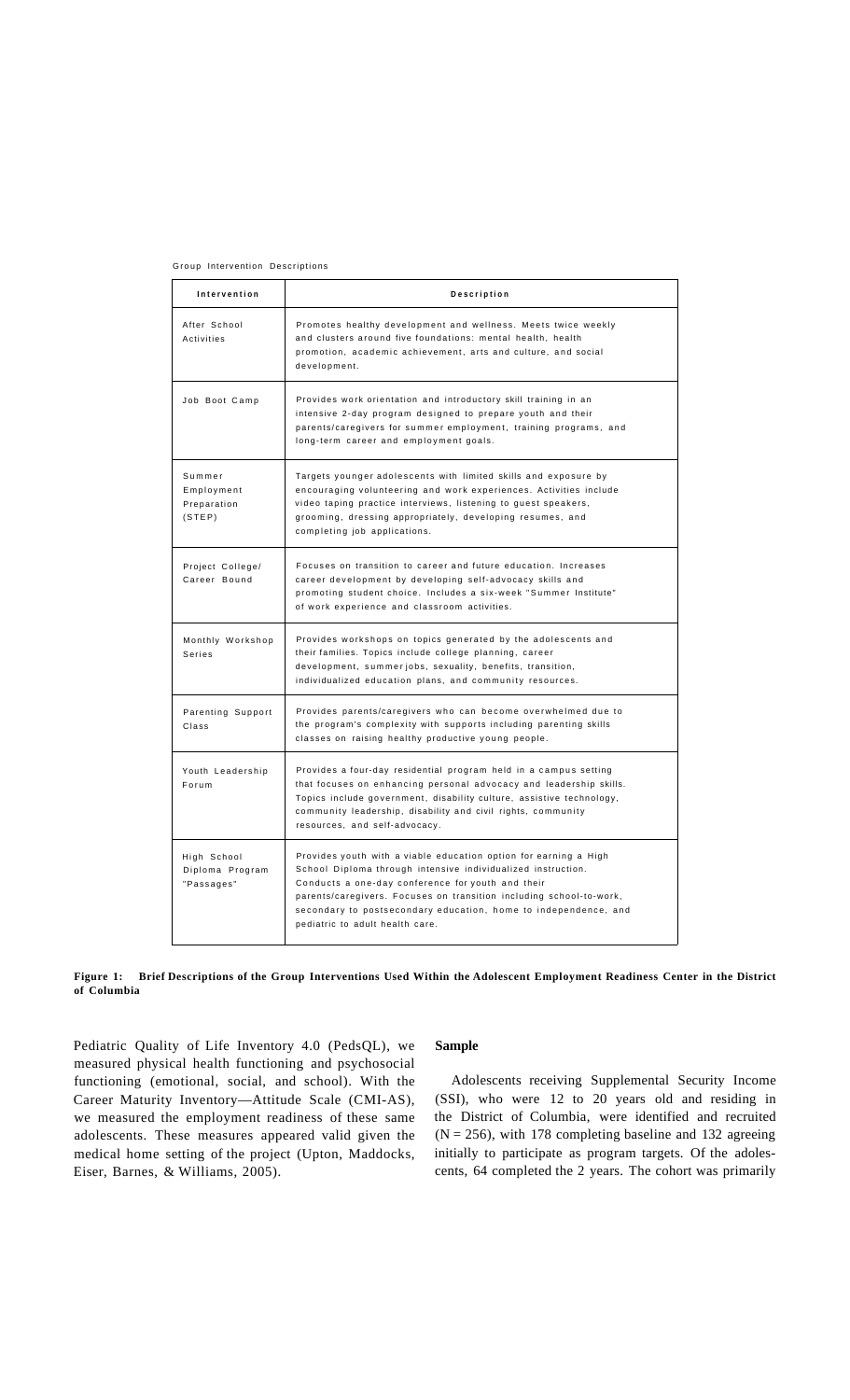African American (97%). The local Medicaid Managed Care Plan identified and solicited this target population for participation by mailing a questionnaire to the residence on record. Data were collected from adolescents and their parents or caregivers within 2 weeks of admission into the program. Respondents received financial compensation for their participation.

The five primary diagnostic categories for program adolescents included mental retardation (44% of sample); medical disability including asthma, arthritis, obesity, diabetes, and seizure disorders (34%); attention deficit/hyperactivity disorder (10%); learning disability (8%); and cerebral palsy (4%). All participating adolescents had diagnosed functional delays to qualify for services according to the SSI *Zebley* standards (U.S. Department of Health and Human Services, 2004). The sample was consistent with suggested size for identifying moderate effects using group comparisons (Cohen, 1977) and for repeated measures (Rosenthal, 1991).

#### **Intervention**

The planning aspect detailed in the Transition Service Matrix (Figure 2) included four key service stages: data collection, assessment and planning, coordination and skill building, and transition and evaluation. In the first stage, staff collected data and conducted individual strengths, needs, and abilities assessments to develop a transition plan. In the second stage, staff and the youth implemented and coordinated the services required to facilitate the transition plan. In the third stage, staff continually coordinated care by reassessing, updating, and modifying the plan to address the adolescent's challenges and strengths. In the final stage, follow along and additional supports as needed were provided as the adolescent transitioned into adult systems. The individualized interventions were developmentally and age based, with program services occurring after school, on weekends, and during the summer months.

The four primary components included in the intervention were listening, outreach, service planning, and service. The first component, listening, was based on receiving substantial guidance from key stakeholders throughout the grant period to guide staff and ensure that project services were responsive to and appropriate for the needs and strengths of the youth and families enrolled. A community-based advisory structure was the primary source for soliciting this guidance. The outreach component identified and recruited the adolescents with disabilities who were participating in a managed care plan for children with special needs and who met the diagnostic and developmental criteria. These adolescents and parents or caregivers received a recruitment letter with a return postcard. If the youth had an illness or families were homeless or in financial crisis, additional social and emotional supports were provided to increase the likelihood of program retention. This provided resilience from possible exigencies that might keep the youth from participating.

The program used group and individual interventions to improve outcomes. Group interventions vital to adolescents participating in the program and their transitioning successfully included after-school activities, job boot camp, summertime employment preparation, project college/career bound, monthly workshops, parenting support classes, a youth leadership forum, high school diploma program, and Passages, a 1-day conference for youth and their parents or caregivers. Figure 1 provides an overview of these interventions.

Individualized services were integrated into the transition plan and available for each adolescent or family depending on need. Counselors met regularly with participants and their parents or caregivers to determine further needs and to offer additional services that would be responsive to these identified needs. Counselors developed close relationships with their participants and parents or caregivers that enabled them to have increased access and influence with the adolescent. Counselors worked to develop these relationships to increase opportunities for the adolescents. The counselors become a primary support system for the adolescents and their families and could be contacted for any event or emergency. Staff developed a cadre of resources and supportive services at their disposal to assist families.

Interagency collaboration was vital and integrated into the project. Five primary strategic partners were involved in the project. First, the AERC at the Children's National Medical Center served as the medical home and location of project services. Second, the Social Security Administration was the primary funding source. Third, the Health Services for Children with Special Needs (HSCSN), the Medicaid Managed Care Program in the District of Columbia, functioned as the primary recruitment source. Fourth, various subspecialty departments within the Children' National Medical Center provided additional medical services as needed. Finally, the Rehabilitation Services Administration—the vocational rehabilitation agency in the District of Columbia—and other community services provided ancillary services as defined in the service plans. The AERC designated coordinator, who was responsible for the coordination of project activities, served as the primary contact person with the project.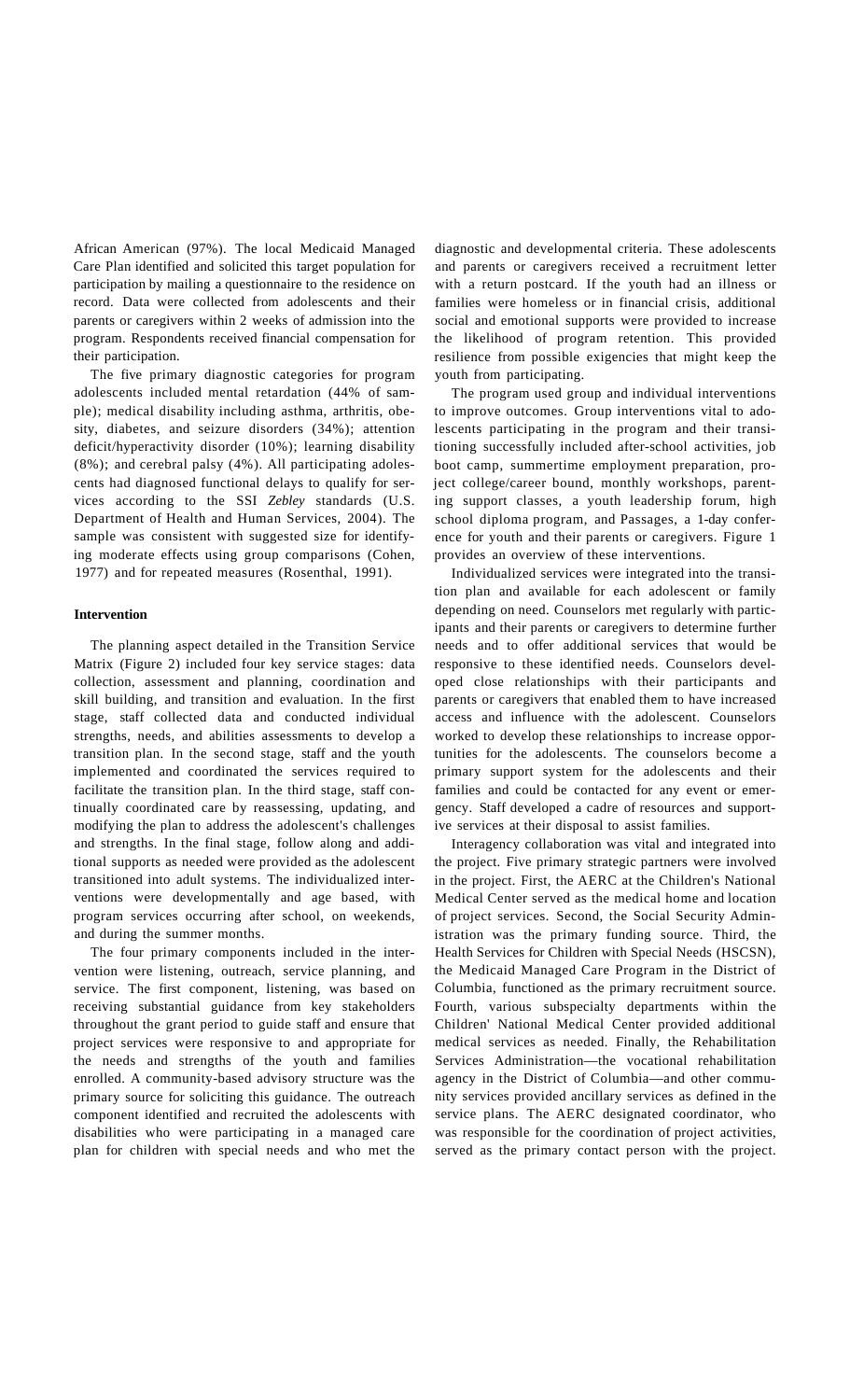| Stage                                                                                  | Objectives                                                                                                                                                                                                                                                                                  | Individual<br>Interventions                                                                                                                                                                                      | Group<br>Interventions                                                                                                                                                           |  |
|----------------------------------------------------------------------------------------|---------------------------------------------------------------------------------------------------------------------------------------------------------------------------------------------------------------------------------------------------------------------------------------------|------------------------------------------------------------------------------------------------------------------------------------------------------------------------------------------------------------------|----------------------------------------------------------------------------------------------------------------------------------------------------------------------------------|--|
| Data Collection                                                                        | Patient Data Collection<br>-Youth<br>-Parent/Caregiver<br>Research Data Collection                                                                                                                                                                                                          | Individual Intake<br>Family Intake<br>Research<br>Interviews<br>Document<br>Coordination                                                                                                                         |                                                                                                                                                                                  |  |
| Internal/External<br>Service<br>Assessment<br>Transition / Care<br>Plan<br>Development | Cross Systemic Care<br>Coordination<br>Medical Records Review<br>-Primary Pediatric Care<br>-Sub-Specialty Care<br><b>Educational Records</b><br>Review<br>IEP/504 Assessment,<br>Planning,<br>Coordination & Advocacy<br>Community Partnership<br>Integration<br>Nonprofits<br>Faith-Based | Transition<br>Planning<br>Care Planning<br>Care Coordination<br>Records Review<br>Educational<br>Assessment                                                                                                      | Orientation<br>Sessions                                                                                                                                                          |  |
| Care<br>Coordination &<br>Skills Building                                              | Care Coordination<br>Career Development<br>Educational Enrichment<br>Workforce Development<br>Parent Training &<br>Enrichment<br>Youth Development<br>Health Promotion<br>Disease/Disability<br>Management                                                                                  | Individual<br>Counseling<br>Group Counseling<br>Family Counseling<br>Job Counseling<br>Job Placement<br><b>GED</b> Preparation<br>Health<br>Maintenance<br>Advocacy<br>Patient Tracking<br>HS Diploma<br>Program | Project College<br>Bound<br>Job Boot Camp<br><b>STEP</b><br>Youth Leadership<br>Forum<br>Youth<br>Workshops<br>Parent<br>Workshops<br>Parent Training<br>After School<br>Program |  |
| Transition to<br>Adult Care,<br>Follow-Along<br>& Outcome<br>Evaluation                | Transition<br>Implementation                                                                                                                                                                                                                                                                | Referral<br>Provider Education<br>Patient Tracking<br>Counseling (limited)                                                                                                                                       | Transition to<br>Adult Care<br>Follow-Along<br>Outcome<br>Evaluation                                                                                                             |  |

Transition Service Matrix

**Figure 2: Overview of Service Planning by Four Key Service Stages: Data Collection, Assessment and Planning, Coordination and Skill Building, and Transition and Evaluation** 

NOTE: The adolescents' project stages by the interventions used.

Investment from strategic partners allowed the project to leverage funding through the effective administration of funds that were available from a variety of federal and district programs. In this project, continuity of care was essential to the successful outcomes in adolescent transition to adulthood.

### **Instruments**

We used two instruments, the PedsQL to measure the physical and psychosocial functioning of adolescents (Varni, Seid, & Rode, 1999) and the CMI-AS 1995 to assess the adolescent's attitude toward career readiness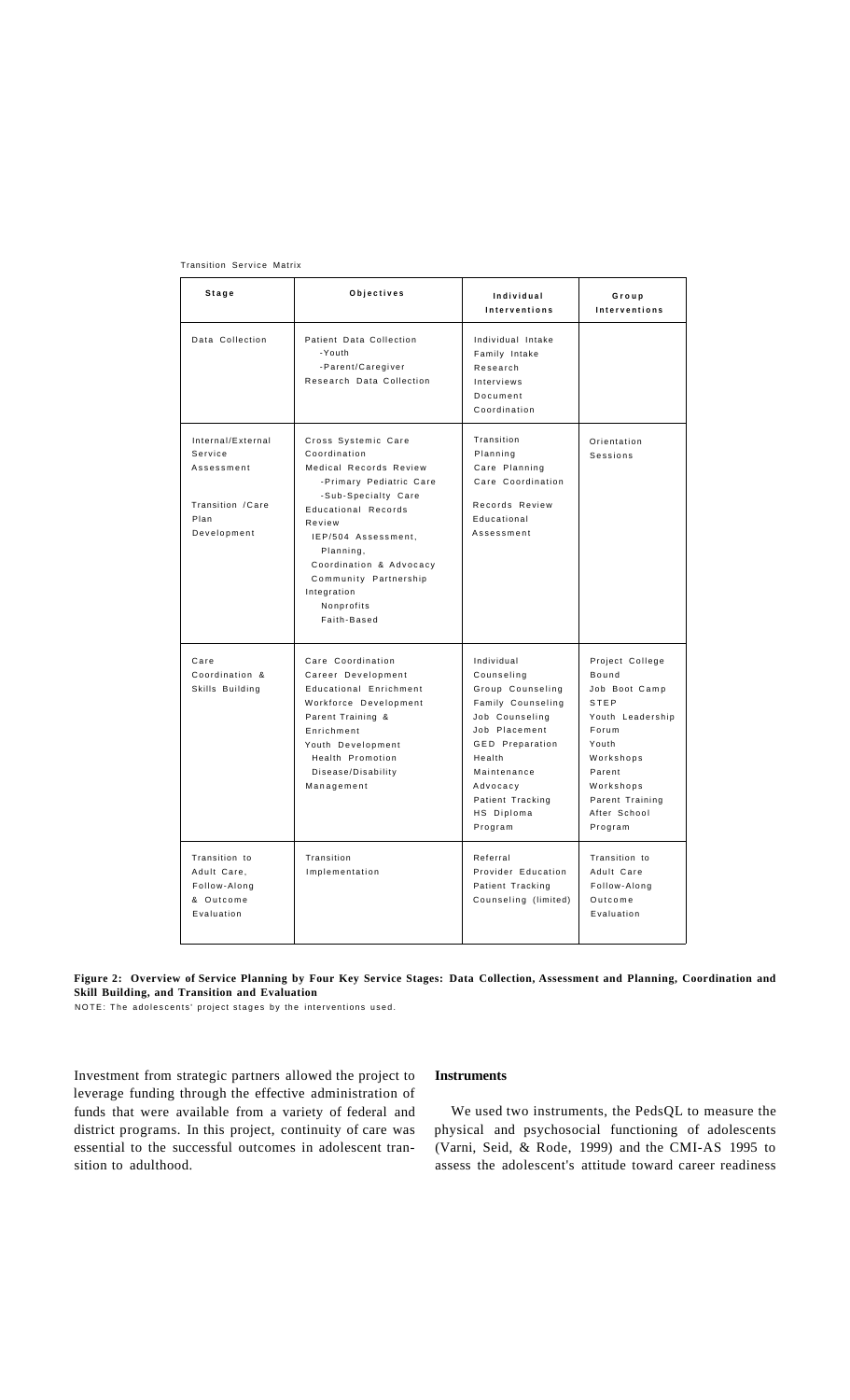(Crites & Savickas, 1995). Data were collected through face-to-face interviews, with each lasting about 60 to 90 minutes. Each of the two instruments was administered three times: at service initiation, at 1 year of program participation, and again at 2 years of participation. In cases where the interview was not completed, brief telephone follow-up interviews were conducted. The outcome measures were operationalized with quality of life measured by the PedsQL and attitudes toward employment measured by the CMI-AS.

*PedsQL.* This 23-item psychosocial scale measures physical health and three psychosocial functional domains—emotional, educational, and social—on a 5-point response scale (0 = *never a problem*,4 = *always a problem).* Items are reverse scored and transformed on a 0.0 to 1.00 scale, so the higher the score, the greater the quality of the adolescent's life. The scale has a Cronbach's reliability coefficient of .90 (Schwimmer, Burwinkle, & Varni, 2003). Validity, established using concurrent methods, included factor analysis using morbidity and illness burden measures (Varni, Seid, & Kurtin, 2001). The PedsQL comprehensively measures pediatric chronic health conditions as delineated by the World Health Organization (WHO).

*CMI-AS.* The CMI-AS contains 25 agree-disagree items. Responses from these 25 items form the basis for five subscales relating to career decision making, including Orientation, Involvement, Independence, Compromise, and Decisiveness. The Attitude Scale demonstrated an internal consistency of .74 using the Kuder-Richardson 20 (Crites & Savickas, 1995). Construct-related and criterion validity have been supported through analyses to indicate congruency of career choices (Walsh & Hanley, 1975; Walsh & Osipow, 1973).

# **Data Analysis**

Statistical analyses during the baseline period were composed of descriptive statistics, comparing active versus inactive participants at baseline, and comparing participant scores to norm-referenced means. Because the instruments were norm referenced, initial group comparisons to their respective norms were conducted using onesample *t* tests. Norms for the PedsQL (Schwimmer et al., 2003) were established on healthy adolescents  $(N = 401)$ consistent with the age cohort within the program. To improve internal validity, we performed an ANOVA among adolescents not active at baseline, those active at baseline but not completing, and those completing 2 years of intervention to identify initial differences.

**TABL E 1 : Analysi s o f Varianc e o f Adolescen t Baselin e Score s** 

| Source             |                | df             | Mean Square | F    | р    |
|--------------------|----------------|----------------|-------------|------|------|
| PedsQL Physical    | Between        | $\overline{2}$ | 0.080       | 2.92 | .057 |
| Health             | Within         | 170            | 0.028       |      |      |
| PedsOL Emotional   | Between        | $\overline{2}$ | 0.007       | 0.16 | .855 |
| Functioning        | Within         | 174            | 0.041       |      |      |
| PedsOL Social      | Between        | $\overline{2}$ | 0.020       | 0.52 | .599 |
| Functioning        | Within         | 172            | 0.039       |      |      |
| PedsQL School      | Between        | $\overline{2}$ | 0.017       | 0.48 | .619 |
| Functioning        | Within         | 163            | 0.034       |      |      |
| PedsQL Total       | Between        | $\overline{2}$ | 0.036       | 1.81 | .578 |
|                    | Within         | 157            | 0.020       |      |      |
| Attitudes<br>C M I | <b>Between</b> | $\overline{2}$ | 4.480       | 0.55 | .578 |
|                    | Within         | 167            | 8.140       |      |      |

NOTE: PedsQL = Pediatric Quality of Life Inventory; CMI = Career Maturity Inventory.

We conducted paired *t* tests to identify within-subject changes in quality of life of those remaining active in the program during the 2-year period. When skewed distributions were identified, we conducted Friedman nonparametric tests at the conclusion of the 2-year period. All tests were nondirectional and conducted at the .05 level unless otherwise noted. We applied Bonferroni corrections in multiple comparisons and calculated effect sizes using Cohen's (1977) *d* for independent samples and Rosenthal (1991) for paired samples. To measure career attitude, cohort percentile ranking scores and one-sample *t* tests compared adolescent scores to norms.

#### **RESULTS**

The 64 adolescents who completed the 2 years were 60% male and 40% female, had a mean age of 14.8 years, and ranged in age from 12 to 20 years. As noted in Table 1, no significant initial differences were present in the baseline scores for three groups on the PedsQL or CMI Attitudes scales. The three groups were adolescents who only completed baseline  $(n = 43)$ , adolescents completing baseline but not 2 years  $(n = 68)$ , and adolescents completing 2 years of program participation  $(n = 64)$ .

We compared the scores of those remaining active in the program for 2 years to their scores at baseline (Table 2). Results indicate improvements across all domains of the PedsQL, with statistically significant improvements in physical health (M difference = 0.0738, *SD =* 0.14725,  $p = .000$ , effect size [ES] = .496), school functioning (M difference = 0.0989, *SD =* 0.17233, *p =* .002, ES = .562), and total score (M difference = 0.0719, *SD =*  0.13038,  $p = .000$ , ES = .483). Both the emotional functioning and social functioning demonstrated nonsignificant improvements.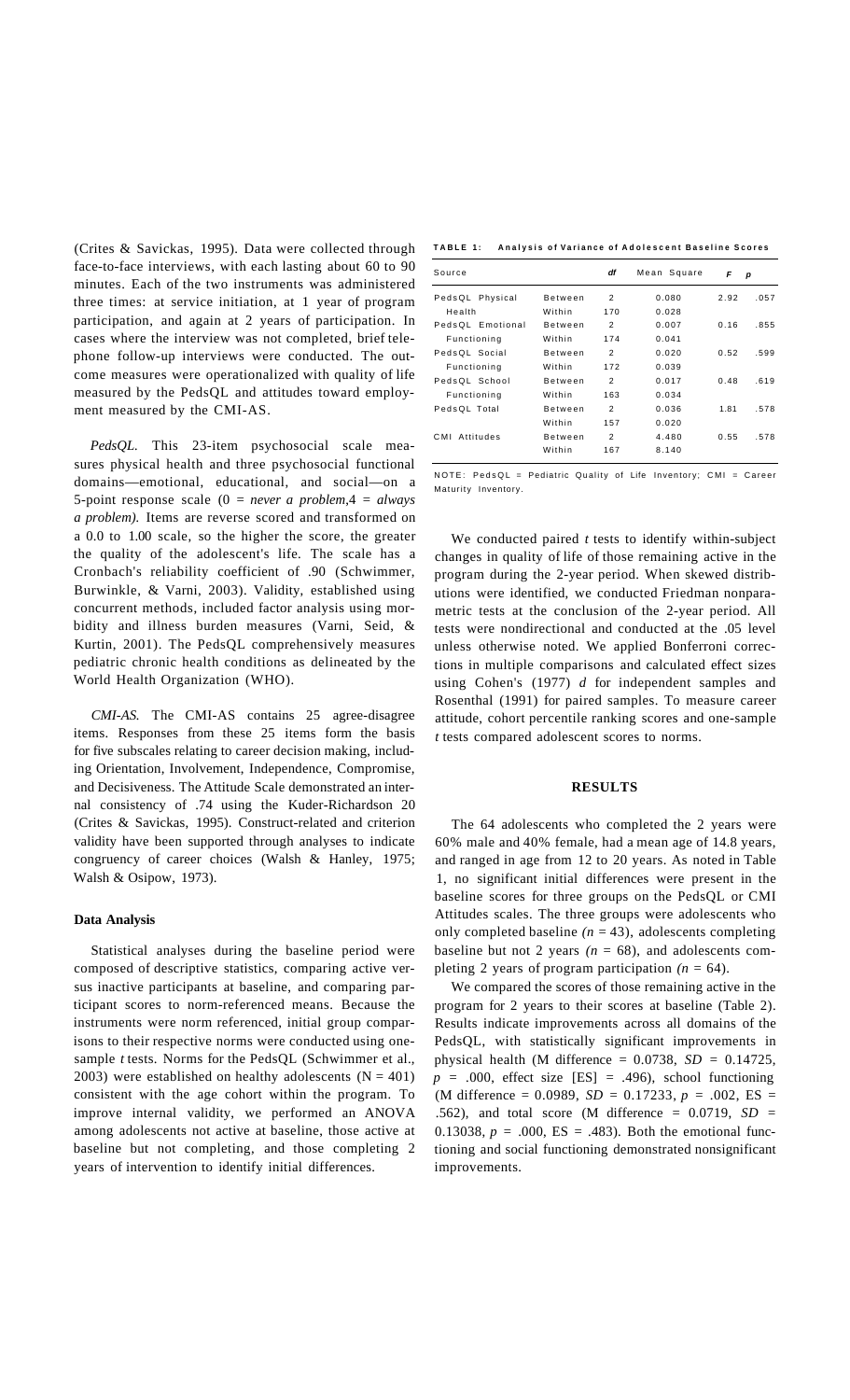#### **TABL E 2 : PedsQ L Activ e Adolescent s a t Baselin e Versu s 2 Year s o f Participatio n**

#### **TABL E 4 : Pediatri c Qualit y o f Lif e Inventor y (PedsQL ) Repeate d Measure s Wit h Year s o f Participatio n**

|                    |    |    | <b>Baseline</b> |                | 2 Years |         |          |      |
|--------------------|----|----|-----------------|----------------|---------|---------|----------|------|
| Subscale           | n  | df | м               | SD             | М       | SD      | р        | ES   |
| Physical<br>Health | 58 | 57 |                 | 0.7926 0.14875 | 0.8664  | 0.14725 | $.000**$ | .496 |
| Emotional          | 60 | 59 |                 | 0.6842 0.21303 | 0.7033  | 0.19064 | .517     | .090 |
| Social             | 59 | 58 | 0.7551          | 0.21610        | 0.8034  | 0.19802 | .067     | .224 |
| School             | 48 | 47 | 0.6167          | 0.17605        | 0.7156  | 0.17233 | $.002**$ | .562 |
| Total              | 47 | 46 | 0.7025          | 0.14889        | 0.7744  | 0.13038 | $.000**$ | .483 |

NOTE: ES = effect size.

 $* p < .01$ .

**TABL E 3 : Pediatri c Qualit y o f Lif e Inventor y (PedsQL ) Activ e Adolescent s Followin g 2 Year s Versu s Norm s** 

| PedsQL Subscale           | At Baseline | After 2 Years | Norm  |
|---------------------------|-------------|---------------|-------|
| Physical Health           |             |               |       |
| N                         | 58          | 58            |       |
| М                         | 0.793       | 0.866         | 0.844 |
| SD                        | 0.149       | 0.147         | 0.173 |
| t                         | $-2.633$    | 1.157         |       |
| р                         | $.011*$     | .252          |       |
| <b>ES</b>                 | $-.295$     | .127          |       |
| Emotional                 |             |               |       |
| N                         | 60          | 60            |       |
| М                         | 0.684       | 0.703         | 0.809 |
| SD                        | 0.213       | 0.191         | 0.196 |
| t                         | $-4.539$    | $-4.293$      |       |
| р                         | $.000**$    | $.000**$      |       |
| ES                        | $-.638$     | $-.541$       |       |
| Social                    |             |               |       |
| N                         | 59          | 59            |       |
| М                         | 0.755       | 0.803         | 0.874 |
| SD                        | 0.216       | 0.198         | 0.172 |
| t                         | $-4.227$    | $-2.739$      |       |
| р                         | $.000**$    | $.008**$      |       |
| ES                        | $-.692$     | $-.413$       |       |
| School                    |             |               |       |
| $\boldsymbol{\mathsf{N}}$ | 48          | 48            |       |
| М                         | 0.617       | 0.716         | 0.786 |
| SD                        | 0.176       | 0.172         | 0.205 |
| t                         | $-6.664$    | $-2.829$      |       |
| р                         | $.000**$    | $.007**$      |       |
| ES                        | $-.824$     | $-.341$       |       |
| Total                     |             |               |       |
| N                         | 47          | 47            |       |
| М                         | 0.702       | 0.774         | 0.830 |
| SD                        | 0.149       | 0.130         | 0.148 |
| t                         | $-5.870$    | $-2.925$      |       |
| р                         | $.000**$    | $.005**$      |       |
| ES                        | $-.865$     | $-.378$       |       |

NOTE: ES = effect size.

**\*p<** .05. **\*\*p<** .01 .

During the baseline period, PedsQL scores indicated that in all domains, these adolescents functioned below their norm-referenced peers (Table 3). The adolescents

| PedsQL      |                   |        |        |        |          |      |
|-------------|-------------------|--------|--------|--------|----------|------|
| Subscale    | N                 | М      | SD     | M Rank | p        | E S  |
| Physical    | 57                |        |        |        | $.000**$ | .540 |
| Health      | <b>Baseline</b>   | 0.7988 | .1422  | 1.62   |          |      |
|             | Year <sub>1</sub> | 0.8454 | 0.1444 | 2.09   |          |      |
|             | Year <sub>2</sub> | 0.8756 | 0.1308 | 2.29   |          |      |
| Emotional   | 60                |        |        |        | .065     | .090 |
| Function    | <b>Baseline</b>   | 0.6842 | 0.2130 | 1.82   |          |      |
|             | Year <sub>1</sub> | 0.7525 | 0.1743 | 2.21   |          |      |
|             | Year <sub>2</sub> | 0.7033 | 0.1906 | 1.98   |          |      |
| Social      | 56                |        |        |        | .095     | .190 |
| Function    | <b>Baseline</b>   | 0.7634 | 0.2163 | 1.81   |          |      |
|             | Year <sub>1</sub> | 0.7911 | 0.2191 | 2.00   |          |      |
|             | Year <sub>2</sub> | 0.8045 | 0.2010 | 2.19   |          |      |
| School      | 45                |        |        |        | $.003**$ | .589 |
| Function    | <b>Baseline</b>   | 0.6111 | 0.1793 | 1.72   |          |      |
|             | Year <sub>1</sub> | 0.6344 | 0.1830 | 1.90   |          |      |
|             | Year <sub>2</sub> | 0.7167 | 0.1729 | 2.38   |          |      |
| Total       | 42                |        |        |        | .060     | .471 |
| Functioning | <b>Baseline</b>   | 0.7147 | 0.1446 | 1.70   |          |      |
|             | Year <sub>1</sub> | 0.7671 | 0.1436 | 2.15   |          |      |
|             | Year <sub>2</sub> | 0.7828 | 0.1274 | 2.14   |          |      |

NOTE: ES = effect size.

**\*\*p<** .01 .

on physical health had  $M = 0.793$  (norm = 0.844) and  $SD = 0.149$ , emotional functioning  $M = 0.684$  (norm = 0.809) and *SD =* 0.213, social functioning *M =* 0.755 (norm =  $0.874$ ) and  $SD = 0.216$ , school functioning *M =* 0.617 (norm = 0.786) and *SD =* 0.176, and total *M =*  0.702 (norm = 0.830) and *SD =* 0.149. Only on the Physical Health subscale was the difference not significant at the .01 level.

Adolescents choosing continued participation in the project for 2 years (Table 3) demonstrated improvements on the Physical Health  $(M = 0.866, ES = .127)$ subscale when compared to the norms. When compared to norms, adolescents remaining in the program did improve their functioning on the Total, Physical, Emotional, Social, and School subscales. Although they improved from their baseline scores, the program's adolescents continued to score significantly below the norms for the Emotional  $(p = .000)$ , Social  $(p = .008)$ , and School *(p* = .007) subscales.

Adolescents after 2 years of participation demonstrated their largest improvements on the PedsQL in Physical Health  $(p = .000, ES = .540)$  and School Functioning  $(p = .003, ES = .589)$ . Adolescents demonstrated improvements on all five subscales from intake to the conclusion of the 2-year period (Table 4); however, on the Emotional Functioning and Total subscales, adolescents indicated slightly lower mean ranks from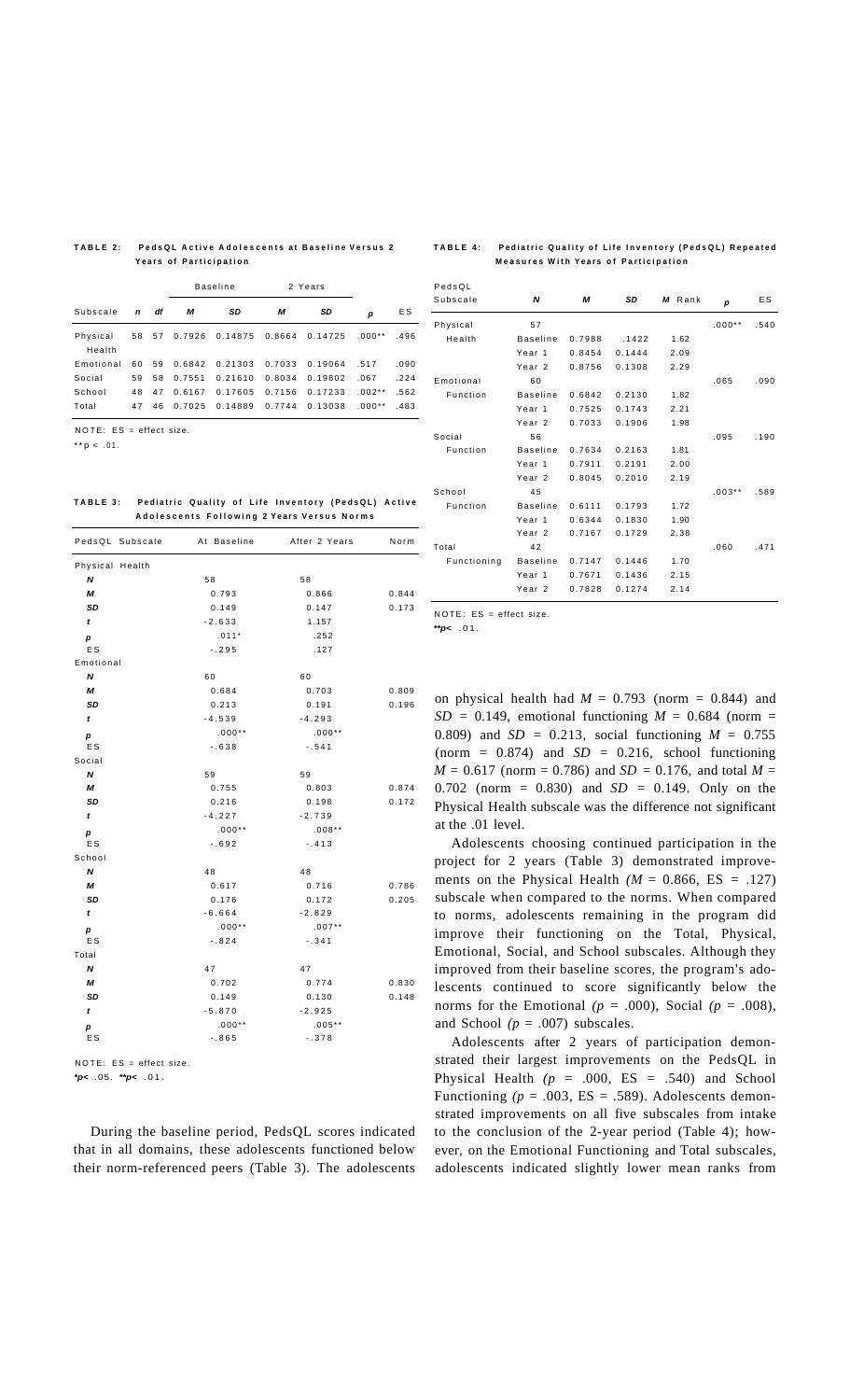**TABL E 5 : CM I Attitud e Score s o f Adolescent s Versu s Norm s** 

| Norm by Grade             | At Baseline | After 2 Years          |
|---------------------------|-------------|------------------------|
| $7th = 11.009$            |             |                        |
| М                         | 14.13       | 15.50                  |
| SD                        | 3.056       | 1.643                  |
| $\boldsymbol{\mathsf{N}}$ | 32          | 6                      |
| P                         | $.000**$    | $.014*$                |
| Percentile rank           | 68          | 65 (vs. current grade) |
| Effect size               | .448        |                        |
| $8th = 12.009$            |             |                        |
| М                         | 15.09       | 14.33                  |
| SD                        | 1.924       | 2.582                  |
| N                         | 32          | 6                      |
| $\mathbf{r}$              | $.000**$    | .771                   |
| Percentile rank           | 68          | 53 (vs. current grade) |
| Effect size               | $-.395$     |                        |
| $9th = 13.009$            |             |                        |
| М                         | 14.57       | 14.17                  |
| SD                        | 2.891       | 1.722                  |
| N                         | 21          | 6                      |
| $\mathbf{P}$              | $.022*$     | .285                   |
| Percentile rank           | 60          | 48 (vs. current grade) |
| Effect size               | $-.138$     |                        |
| $10th = 14.009$           |             |                        |
| М                         | 14.65       | 13.91                  |
| SD                        | 2.966       | 1.797                  |
| N                         | 26          | 21                     |
| $\bar{P}$                 | .278        | $.000**$               |
| Percentile rank           | 55          | 41 (vs. current grade) |
| Effect size               | $-.249$     |                        |
| $11th = 15.009$           |             |                        |
| М                         | 14.14       |                        |
| SD                        | 3.505       |                        |
| N                         | 14          |                        |
| $\mathbf{P}$              | .372        |                        |
| Percentile rank           | 47          |                        |
| $12th = 16.009$           |             |                        |
| М                         | 14.63       |                        |
| SD                        | 3.062       |                        |
| N                         | 24          |                        |
|                           | $.037*$     |                        |
| Percentile rank           | 44          |                        |

 $*p < .05.$   $* p < .01$  level.

the end of Year 1 ( $M = 2.21$ ,  $M = 2.15$ ) and to the end of Year 2 ( $M = 1.98$ ,  $M = 2.14$ ), respectively.

Scores on the CMI-AS for the 39 adolescents who remained active and did not age out of the educational system demonstrated mixed results (Table 5). Adolescent scores at the beginning of the program indicated that those in the 7th and 8th grades tested significantly higher (.01 level) than the norms. As adolescents entered higher grades, however, they first approached the norms and began to fall behind beginning with the 11th grade.

Following 2 years of program participation, adolescents who were active and in the 9th grade continued to be above the norm at the 65th percentile. The group's mean ( $M = 15.50$ ) was significantly greater than the norm

mean of 13.009 ( $p = .014$ ,  $ES = .448$ ) and higher than the mean at the beginning of the program. Adolescents in the 10th grade, following 2 years of participation, while remaining higher than norms, began to demonstrate a decrease in their mean score ( $M = 15.09$  at baseline,  $M =$ 13.91 at 2 years of participation). In the 11th grade, adolescents fell below norms. By the 12th grade, adolescents fell significantly below the norms ( $p = .000$ ,  $ES = -.249$ ) and demonstrated a slight decrease in performance when compared to their scores at the beginning of the program.

# **DISCUSSION AND APPLICATIONS TO SOCIAL WORK**

This initial study documents the need for early (age 13) intervention services with adolescents who have disabilities to improve their attitude toward work and quality of life. These life skills and positive attitudes toward future employment provide necessary skills, knowledge, and abilities that can increase their likelihood of becoming self-sufficient and reducing their need to continue receiving SSI as their sole income source. The need for finding meaningful employment as these adolescents reach adulthood becomes greater because they likely had lower family incomes than those not receiving SSI.

As these adolescents encounter emerging adulthood, approximately age 18 to 25, they will need additional support to moderate this fluid and evolving period as they seek and find employment and long-term careers (Arnett, 2001). Federal, state, and local interventions typically do not include life skill preparation for career readiness and attitude toward work. When governmental sources do provide assistance, they typically begin at age 14 for evaluation and ages 16 to 18 for intervention service. To fully demonstrate this initial effect of early intervention, as reflected by the decreased gap in life skills and attitudes when compared to norms and the improvement compared to inactive adolescents at later ages, continued funding until the youth are 18 to 21 is crucial.

Remaining active in the program provided these adolescents with the opportunity to close the gap between themselves and referenced norms. Not knowing to what extent the gaps between adolescents not continuing past baseline and the norms changed remains a limitation of this study. Younger adolescents reported a higher career readiness when compared to aged norms. The disparity between adolescents' scores and the scores of the agereferenced norms increased with age, suggesting that individuals with disabilities have more difficulty in keeping up with their peers living in other areas.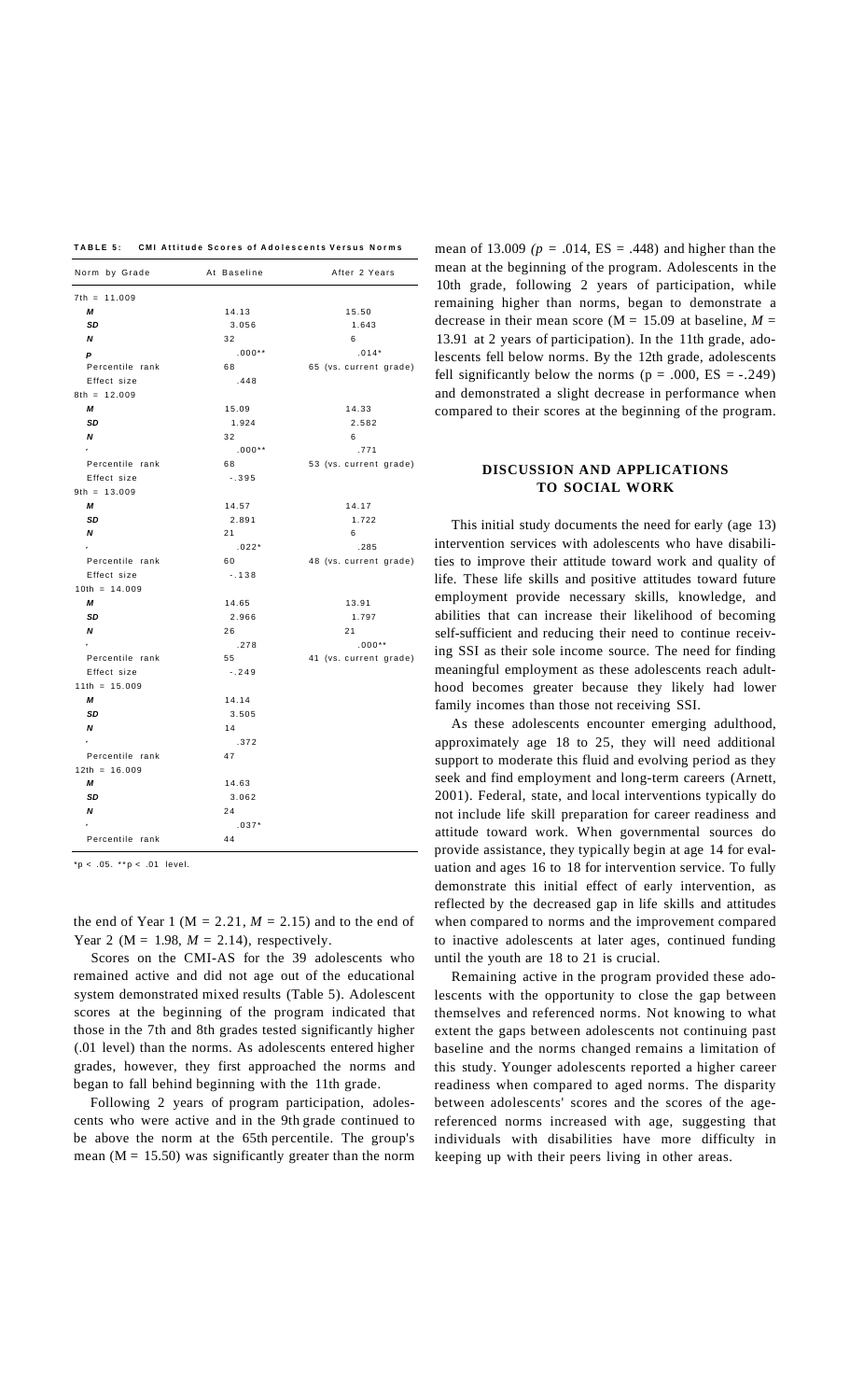Interest in prevocational services appeared to peak around ages 13 and 14 for these adolescents. To date, it has been the thought that the developmental period from about age 18 to age 26 was critical because formal school ends and changes in living arrangements, employment, and social status are likely to occur. This transition process therefore is vital to success (Blacher, 2001); however, our results indicate that much earlier intervention (e.g., age 13) is better. Interventions beginning at this earlier age to deal with these complex systems, and that use an ecosystems approach, can capitalize on the smaller gap in their quality of life and prevent them from falling behind, as demonstrated among active older adolescents involved and those not involved in a program. These results suggest the need for earlier intervention for employment preparedness. This has the strong possibility that given federal and state funding priorities, reauthorization for SSI when they enter into adulthood may become increasingly difficult. The findings suggest that policy makers should redouble efforts on younger adolescents to improve the likelihood of successful transition to adulthood.

These adolescents require a high level of service to compete in school and work so that they can improve their quality of life through independence from SSI. This is vital, given that attitude toward work was higher than norm for seventh graders but was lower as the adolescent moved to higher grades. There was an increasing gap compared to norms with increasing grade level. Quality of life of adolescents decreases with age and was lower than norms. This includes the need to reinforce the competency of the younger age groups as they mature through developmental stages. A recommended next step includes broadening the scope of the current study with larger cohorts of youth involved in the intervention and evaluation. As further research evolves, developing a theory of change model may provide a valuable contribution to understanding how adolescents with disabilities can improve their long-term employability outcomes. As social work phenomena have become increasingly complex, future research directions may include investigating why certain adolescents and their families self-organize into either remaining active or not.

It was of interest that the largest improvement on the PedsQL was on physical health. Although the AERC did not focus primarily on their medical conditions, it appeared that focusing on career readiness skills provided the adolescents with transferable skills that improved their health conditions (e.g., having to use public transportation to participate). There were several additional lessons learned by the AERC program staff that it is believed had major effects on the program's success. First, it was vital

to respond to the adolescent's and family's immediate needs first, even though these issues were not being identified in the program plan. This increased the participants' trust of the staff by facilitating their continued participation in the program. Second, the program was always responsive to its strategic partners, which included employers, youth, families, and community agencies, and as a result the content of the program was always relevant. Third, it was important that the staff knew and honored the beliefs of the family and youth and that the racial composition of the staff matched the diversity of the participants. Fourth, we believed that having a parent or significant adult in the youth's life component to the AERC program was essential in helping all involved with their role evolution as the youth transitioned to independence and interdependence.

Suggestions for future research include additional and more sophisticated treatment comparisons to determine treatment trajectories, in addition to further subgroup analyses to identify trends within disability groups. We did not control for severity of disability in this present study, but it does merit greater attention as a potentially vital mediating variable to predicting employability and supports needed for emerging adulthood. Other potential research can test for long-range effects to determine whether impacts remain robust in the long term.

#### **REFERENCES**

- Adams, J., Nolte, M., & Schalansky, J. (2000). Who will hear our voices? In H. B. Clark & M. Davis (Eds.), *Transition to adulthood: A resource for assisting young people with emotional or behavioral difficulties* (pp. 181-193). Baltimore: Paul Brookes.
- Arnett, J. J. (2000). Emerging adulthood: A theory of development from the late teens through the twenties. *American Psychologist, 55,* 469-480.
- Arnett, J. J. (2001). Conceptions of the transition to adulthood: Perspectives from adolescence to midlife. *Journal of Adult Development, 8,* 133-143.
- Batavia, A. I., DeJong, G., Halstead, L. S., & Smith, Q. W. (1988). Primary medical services for people with disabilities. *American Rehabilitation,* 14(4), 9-27.
- Betz, C. L. (1998). Adolescent transition: A nursing concern. *Pediatric Nursing,* 24(1), 23-26.
- Blacher, J. (2001). Transition to adulthood: Mental retardation, families, and culture. *American Journal on Mental Retardation,*  106, 173-188.
- Boyle, S., Hull, G., Mather, J., Smith, L., & Farley, O. (2006). *Direct practice in social work.* Boston: Pearson.
- Bresford, B. (2004). On the road to nowhere? Young disabled people and transition. *Child: Care, Health & Development, 30,* 581-587.
- Bronfenbrenner, U. (1994). Ecological models of human development. In T. Husen & T. N. Postlethwaite (Eds.), *International encyclopedia of education* (2nd ed., pp. 1643-1647). Philadelphia: Elsevier.